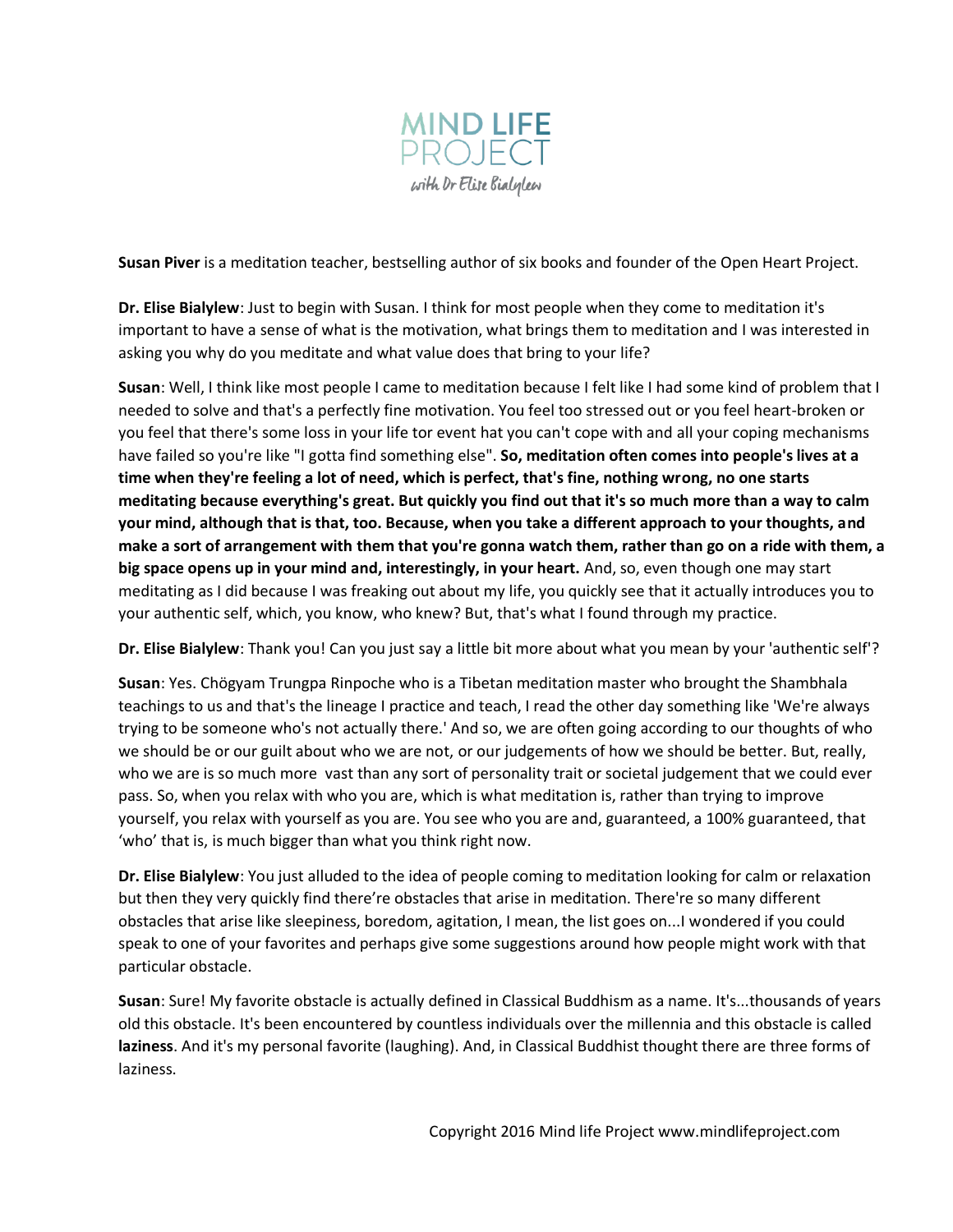The first is **ordinary laziness**, you know, you lie on the couch, watching 'Game of Thrones' two seasons in a row, which is what I've been doing lately instead of practicing. So, it's just regular laziness, you just don't feel like it', that kind of laziness. **The second kind of laziness is interestingly called 'becoming disheartened'**. It's like losing faith in yourself and in your practice. And the reason that's considered lazy is because your practice is really good for you and you know that, and discovering who you are and what your life is about is very, very important. And, when you lose faith in that effort, it's because you've let conventional concerns override and that's considered lazy. **And the third form of laziness is called 'being too busy'**. And I'm sure we can all...

**Dr. Elise Bialylew**: I, I know that one...

**Susan**: Yes, so do I. And, it's kind of counter-intuitive because you think people who are busy are not lazy. They're busy, because they're important and they have a lot to do and that may be so, but when you let anything take priority over what is most important, and for our purpose what is most important is finding your path, discovering the purpose of your life, figuring out who you really are and living that passionately and fully...when you let other things overtake that, that's lazy because you've let the wrong priorities sort of take precedence. So, you know, the antidotes are, as you might expect, for regular it's just 'get off your ass and do it'; there's no magic, Buddhist trick, you just have to do it.

Then, remember! Remember that it is good for you. And also you could recall how important you inner search is and that there is nothing more important than that and let that guide how you order your day. What's your favorite?

**Dr. Elise Bialylew**: Initially, it used to be boredom. Yes, a big obstacle, I think, because, yes, you know, there was a lot of business going on for me, so to sit still and just focus on the breath or body sensations was really hard...I still do sometimes find boredom comes up..

**Susan**: Yeah. Boredom is definitely real and even though we've seen pictures of people meditating and they look like they've blissed out or that there's something really awesome going on. You know, anyone who is meditating, yourself included, can tell you that it's largely pretty boring. And, however, when it becomes boring, it's actually kind of of a good sign. Because it's a sign that you have stopped trying to entertain yourself. We're always looking for something to occupy our minds, something to work on, something to chew on. And through meditation you stop gnawing. And quite naturally it can feel very dull, because you're used to a tremendous onslaught, of inputs and perceptions. But when that quiets down at first it seems boring, but eventually it still seems a little boring, but then it can also just become quite spacious and quiet...

**Dr. Elise Bialylew**: I wanted to ask you about your thoughts around the relationship between meditation and creativity.

**Susan**: Sure. I love that topic, too, and I'm really happy you've brought it up. You're a meditator, so you know that meditation is simultaneously one-pointed, right? Your attention is on your breath. Everything else is considered a distraction. Thoughts, feelings - they can all happen, but you let go and come back to your breath, so it's very focused, very concentrated. One-point. At the same time, for whatever reason, through meditation practice, insight arises. It's like your mind blossoms open and you see things you didn't see before and you make connections that you didn't quite make before and you just see to the point, you see clearly! It's very interesting that, it's simultaneously one-pointed and...panoramic. So, this is how it relates to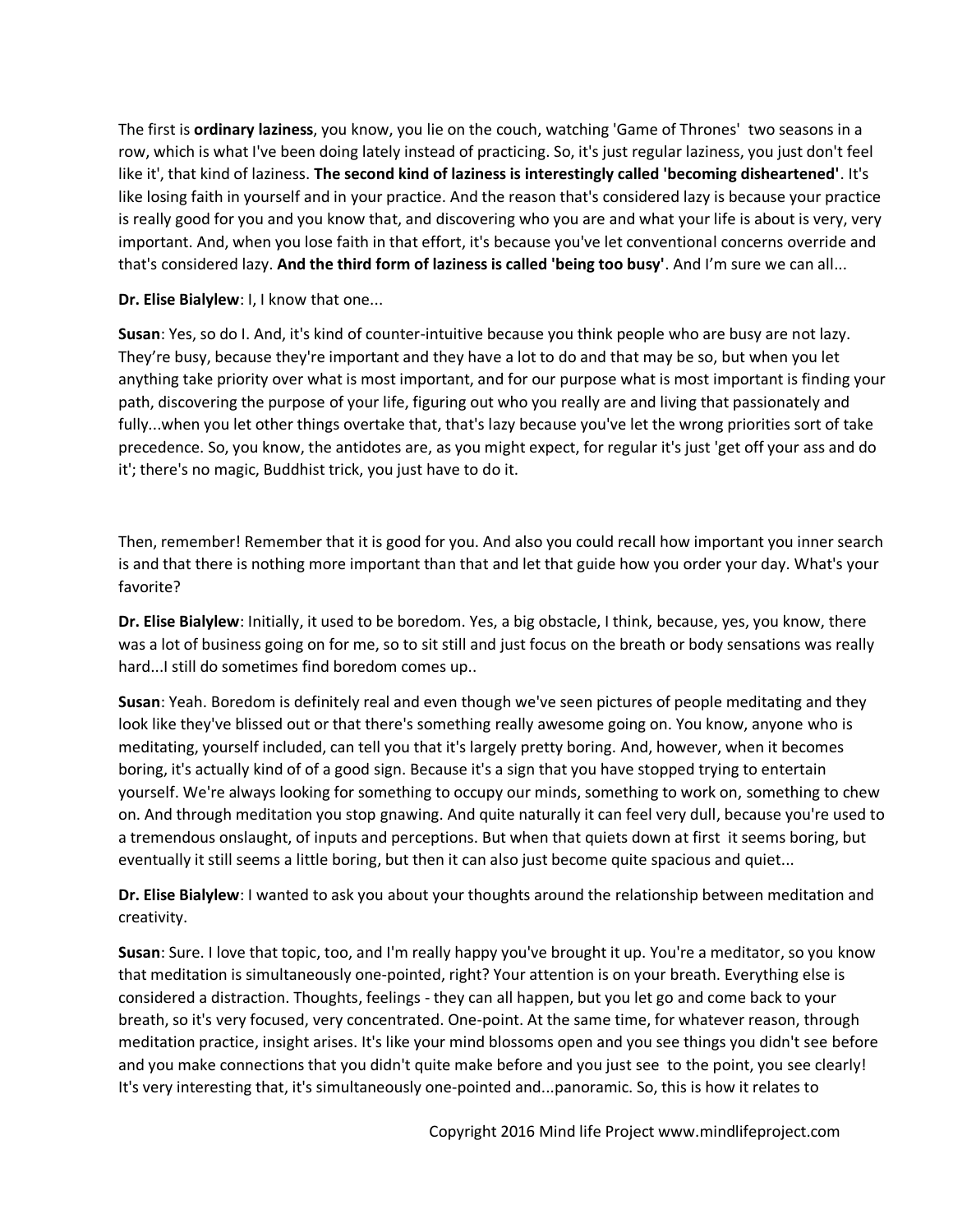creativity. You know, I'll just use writing as an example because that's what I do. It's one-pointed, you can only write one word at a time - word, word, word, word, word...no matter how hard you try. And at the same time, you need this sort of spacious awareness to know what to say. It comes from somewhere else. And so they both combine these two qualities of one-pointedness and panoramic view. So, I find that they aren't replacements for each other, but they evoke the same rhythm and the same space in your own mind. So, the more you do one, I really think, and the more you can do the other...if you want. But, 'b' the more you see there is not so much of a difference between creative work and meditation.

**Dr. Elise Bialylew**: And there's creativity like creating books or art, or music...But then there is this creativity in life, like, you know, in relationships, or how to find new creative ways of navigating, whether it's in your career path or relationship path. And I know that that's another area that you're extremely passionate about and that you've explored a lot, relationships and love. It's a huge topic, but I'd love to just hear something from you around how you see meditation as having supported you in relationship or in love or more generally, how you think people can benefit from meditation in that domain of life?

**Susan**: It's really a great question...If the person you're interacting with is present, you can trust them. Doesn't mean you're gonna get what you want. But you can sort of go 'OK, this is the trust or the interaction'. It's only unconsciousness or unawareness on the part of our friends or partners or colleagues that scares us. And when you're a meditator, your commitment is to awareness. So, I find that it's very helpful for me in determining how I navigate relationships, because I try to be as aware as possible. But even if I'm in a relationship with someone, who's not trying to be aware or who is more aware, or whatever reason that don't match, my commitment to awareness or your commitment to awareness, calls forth the same thing from other people. Not identically, but it changes the vibe. So, that's one way, it makes you a more trustworthy partner I think is the short way of answering it. But also it gives you a tolerance for discomfort, not that the discomfort doesn't feel uncomfortable, discomfort still feels like crap, but you don't quite buy it. Because when you work with your thoughts repeatedly over and over again, you see 'oh, now I feel cranky, now I feel happy, now I feel bored, now I feel confused', and it all sort of comes and goes. So, in a relationship when a certain feeling arises, negative or positive, you can sort of take its measure honestly, and not cling to what's good as a sign that this is gonna work out, or, you know, hate what's bad as an indication that this is all wrong. You can sort of ride it a little more easily. So, that's what I find.

**Dr. Elise Bialylew**: Yeah...it's very interesting. Do you have any personal practices that are outside that kind of sitting practice of when strong emotions come in? You know, whether it's anger, fear, shame, whatever the emotion is, like, how do you move with that?

**Susan**: I spend a lot of my day, I'm sure you, I mean, I imagine you do, I think, most people do, just sort of riding this constant wave of doubt and fear and 'this could work out or this will never work out', especially when you're self-employed there's this constant like 'I don't know what's going on'...So, every day, job one for me, is to manage my own moods. And, I've tried everything. I don't mean manage them by constraining them or trying to control them, but try to ride them. So, I see all day long fear and doubt and happiness, and confusion, and clarity and it's just constantly streaming, streaming, streaming...And I just try to 'go oh, oh, that's happening right now'. But sometimes something comes up that knocks me down. Like grief, or anger, or something...And I can't do anything else but be sad or angry. At that point your meditation practice can still really help because you can sit down on your cushion or your office chair, wherever you are and instead of placing your attention on your breath, as you know we do in meditation practice, you can place it instead on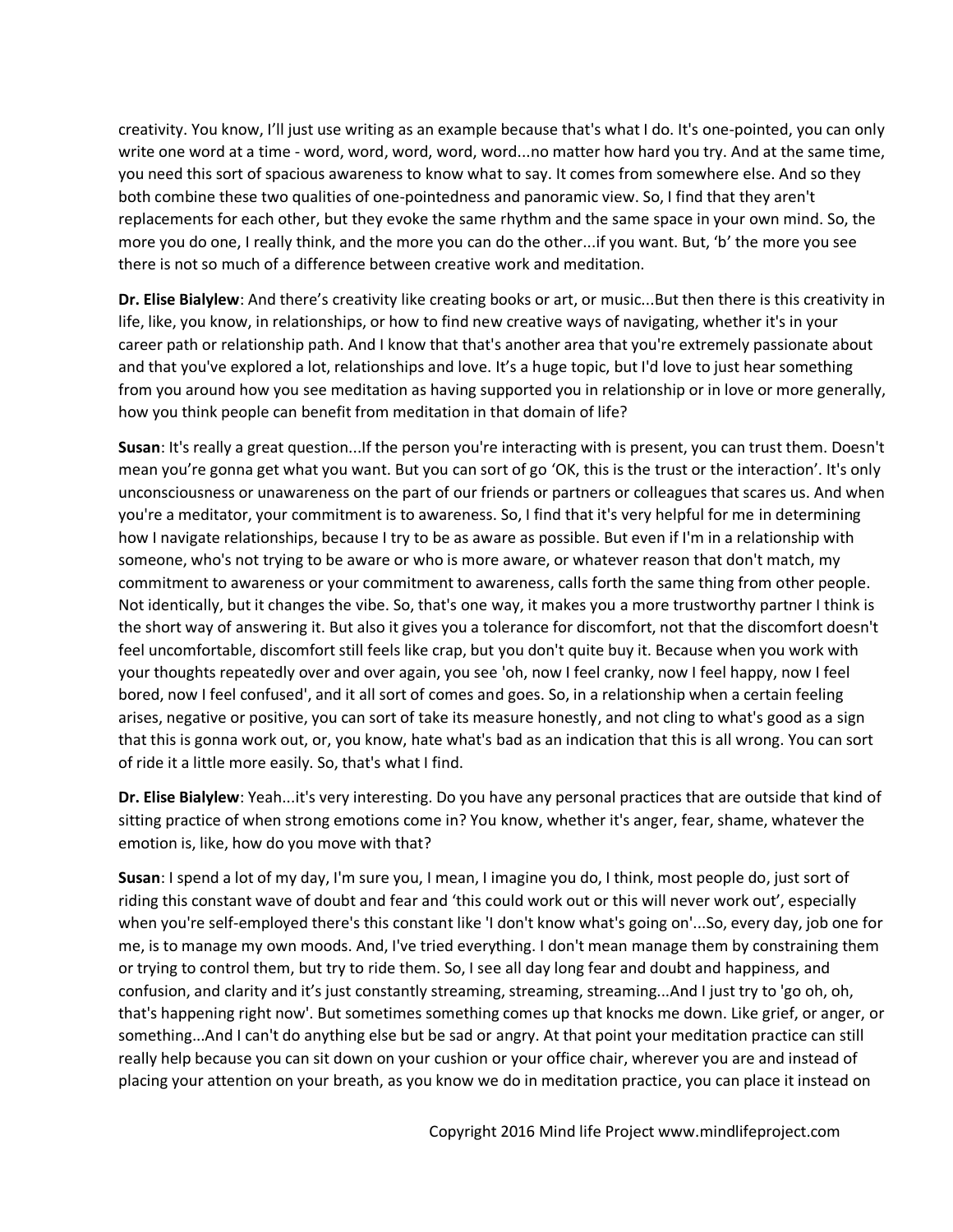the emotion itself. So, say you're feeling anger. And by placing your attention on the emotion, I don't mean the story of the emotion, like 'she said that, she's such an ass and I'...but more like **where does it live in your body**, does it make your shoulders tight or loose, is it cold or hot, does it seem to be in your chest or in your back or, wherever it might be. And just place your attention on those sensations of anger. Meditatively. And when your attention strays, onto 'what's for lunch', which it will, then you let that go and bring it back, to the sensation. So you meditate on the emotion until you feel that it begins to dissolve. And you could either stop or resume meditation on your breath. Pema Chodron, the American Buddhist nun whose written amazing books, says **'when it comes to strong emotion, feel the feeling and drop the story'**. So, when you feel it, without the story, 'she said, I said, this happened…', it becomes like a weather front that's moving through. And some weather fronts are beautiful, and some are horrible, and terrifying, but still it's just moving through. So, that's one way, and then the other way, and I'll be brief about this, is the practice of lovingkindness meditation. It's a very potent way...to work with the energy of your heart, whether that energy is brilliant or devastating. It's a way of stabilizing your heart in the midst of strong emotion, like opening it further which is very interesting and powerful.

**Dr. Elise Bialylew**: With the lovingkindness practice which I also love, and find very useful, some people that I've spoken to or taught or facilitated have said 'oh, when I'm doing the 'lovingkindness' I don't feel anything. Like I'm not feeling, you know, that they can be guided through 'lovingkindness' and I find it difficult to feel something'. What would you say about that?

**Susan**: That's interesting. Well, you know, it's different for everyone, I'm sure, but, you know, very interestingly, you've done this practice, so you know this, the practice of 'lovingkindness' goes in a sequence. You start with yourself and you think 'oh, I've tried so hard in my life, and sometimes I do well and sometimes I do poorly, I'm gonna start by just acknowledging that I really want to be happy myself. And be happy and so on. And then you think of someone you love - 'oh, they've tried really hard, too! I really want them to be happy!' That's easy, someone you love. Then you think of a stranger, someone you don't know, you think, 'oh, they've probably tried really hard, too, and I don't have to know them to go oh I'm sure they want to be happy, Mr. and Mrs. Stranger'. And then you think of someone you hate, or dislike and you think, 'well, even though they're nutty, they probably also have tried, so I wish this happens to them', and so on. That's the sequence and then you do it for everyone. I think that at the time that the Buddha gave that instruction, you know, 2500 years on ago, that starting with yourself probably seemed very logical. Like, who doesn't want themselves to be happy? You know, who doesn't wish themselves well? Obviously that's the easy place to start, because we all like ourselves. But, 2500 years on, that's actually the hardest thing for us to do. Just to wish ourselves well. It's easier - friend, loved one, stranger, enemy...even, everybody, but…wish myself well? It's very hard. So, my guess would be that when people don't feel anything it's because there's some sort of a block, understandably, between themselves and their own heart, like they can't find a way to wish themselves well, to wish for their own happiness and their own longings to be fulfilled...and when you can't do that, or you're afraid to do that, or it seems absurd to do that, there's no way that you can do that for others. So, I would stay there. Stay with yourself and try to offer this to yourself, and work on that step for a long time, as long as you need before moving on.

**Dr. Elise Bialylew**: Mm, thank you. So, anything that comes up for you that you'd like to share like a helpful tip to live with?

**Susan**: Yes. Thank You. I don't think meditation is for everyone, but probably almost everyone. You know, if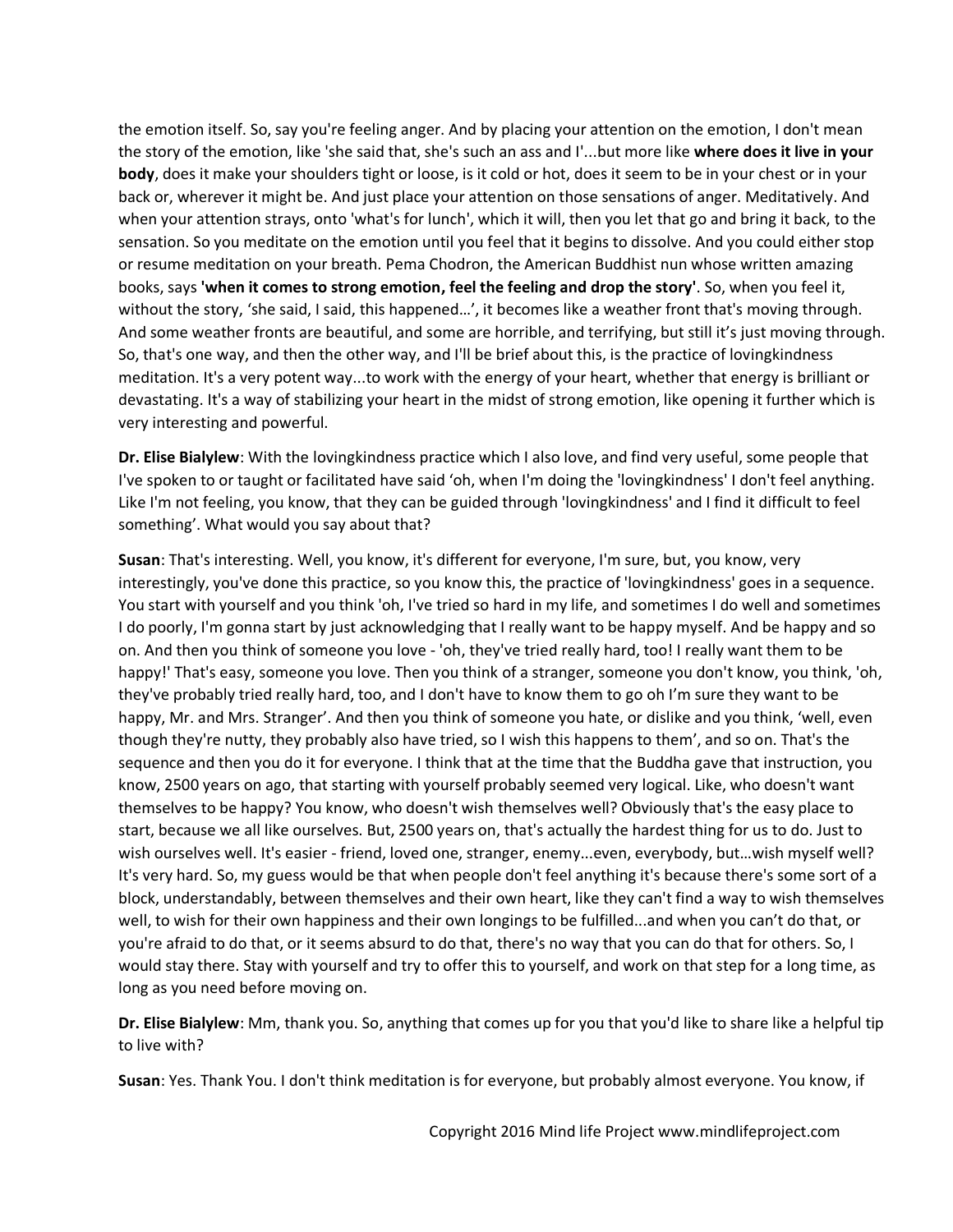you're struggling with some mental illness it can be actually bad for you if you do it without a therapist, so...but barring that, it's really good for people, for almost everyone. It enables your mind to rest at the very least. And, our minds are very busy all day long, and sometimes all night long, and we never give them a chance to rest and, so, it's like our body - if we're constantly like going to gym, working out, you know, within about eight hours exercise would become bad for you. And you'd need to rest. So, your mind also needs periods of rest. So, it's a very ordinary in that sense, there's nothing woo-woo about it, it's just resting your mind. But at the same time, there's one obstacle, one misconception, that almost everybody has that, I would like, to close, by saying that 'you don't have to do this'. **And that obstacle, that misconception is that to meditate you have to stop thinking. And you don't**. **You don't. You only have to stop thinking that, because it's not about clearing the mind of thought or blissing out or anything like that. It's about relaxing with your mind as it is and letting it, just sort of do its thing while you establish a sort of different relationship to it.** So if I could offer anything to people, it would be: Please don't think you have to stop thinking in order to meditate! And if you have any doubt, just give it a try! And, see how it goes!

**Dr. Elise Bialylew**: This instruction or invitation in meditation to allow things to be as they are and to accept whatever is present some people find that a little bit confronting or confusing around, in relation to having agency in your life. Like 'how does accepting something fit with wanting to change it if it's not feeling OK?'Can you speak to that at all?

**Susan**: That's a really good question! And, yeah, I think sometimes that meditators get the reputation for being like "woosses" or, you know, just people that are like passive or whatever.

## **Dr. Elise Bialylew**: Yeah.

**Susan**: Yeah, exactly, passive. And, it's so not that way! Because allowing your experience to be what it is, is different than accepting your experience. Like if someone is mean to you, someone punches you in the face or someone hurts you - you don't have to go 'oh, that's fine, I meditated on it and it's no problem'. No, not at all. But if that happens, that happened. And, you have to place your attention on it, in order to meet it and manage it and conquer or pacify it or whatever it is that you might need to do in response. But if you're never paying attention to what's happening, you can't actually have agency. **Agency only arises when you are present.** Then you know what to have agency in regard to. Otherwise, you're having agency in your mind, about your thoughts, but when you allow your life to be what it is, which you don't have any choice anyway, it's not saying you can't make your life great, you can! But, things hurt you, things make you happy, things confuse you. When you allow your experience to be what it is, power arises. It's when we try to push things away or hold things too tightly, that our power drains. So, it's actually very powerful and empowering thing to do, to turn toward your experience.

And I'll just close with a short anecdote, once someone did something really mean to me. I'm not going to go into the details, but really, really mean. And I was devastated. And I ran into a friend of mine, just happened to walk out of his office building and just run into a friend of mine who's a meditation practitioner, senior teacher, and I was like 'my practice must be so weak if one jerk can just like...completely destroy my equanimity' and he said 'so, you think not feeling things is a sign of progress on the path?'. I was like 'Yes', and he says ' **No, it's not how little you can feel! It's how quickly can you turn your attention to what you do feel. That's the sign of progress on the path.' So, it's brave! It's very courageous! So, it's the opposite of being a wimp, in a sense. So, it's not about tolerating or being a martyr, it's about facing your life.**